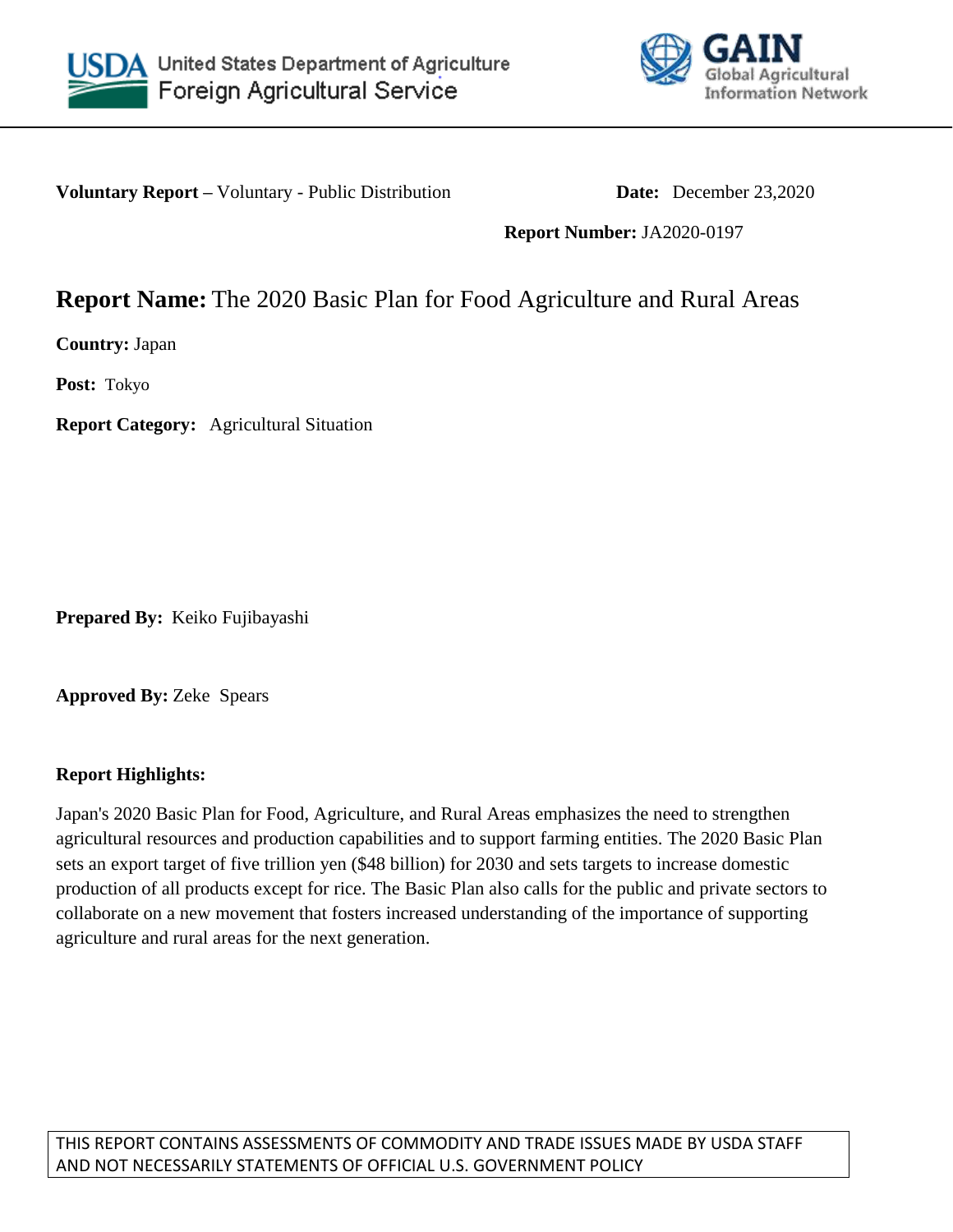# **General Overview**

In March, Japan's Cabinet approved the Basic Plan for Food, Agriculture, and Rural Areas (hereinafter referred to as "the Basic Plan") which sets Japan's agricultural policy direction for the next 10 years. The Basic Plan is updated every 5 years and this is the fourth revision since it was first published in 2000.

The 2015 Basic Plan focused on reforms to make Japanese agriculture a competitive growth industry. Ministry of Agriculture, Forestry, and Fisheries (MAFF) reform initiatives resulted in several positive outcomes, including doubling the export value to 912 billion yen (\$8.8 billion) from 2012 to 2019, and a 25 percent increase in net farm income from 2.8 trillion yen (\$27 billion) in 2014 to 3.5 trillion yen (\$34 billion) in 2018. Japan has improved market access for exports through the conclusion of several trade agreements, including the Comprehensive and Progressive Agreement for Trans-Pacific Partnership (CPTPP), Japan-EU Economic Partnership Agreement, and the U.S.-Japan Trade Agreement (USJTA). However, declines in the farming population and farmland area led to the lowest calorie-based food selfsufficiency ratio since 1965, 37 percent in 2018. For more on the 2015 Basic Plan, see [JA5013.](https://apps.fas.usda.gov/newgainapi/api/Report/DownloadReportByFileName?fileName=Japan%27s%20Basic%20Plan%20for%20Food%20Agriculture%20and%20Rural%20Areas_Tokyo_Japan_4-10-2015)

The 2020 Basic Plan is focused on the sustainability of agriculture, rural communities, and succession planning, and calls for the public to understand the need to support agriculture. For the first time, the 2020 Basic Plan sets a target to increase exports, five trillion yen (\$48 billion) in Japanese Fiscal Year (JFY) 2030. <sup>1</sup> The 2020 Basic Plan lays out the policy direction in five distinct areas: 1) improvement of food self-sufficiency, 2) ensuring a stable food supply, 3) sustainable development of agriculture, 4) promotion of rural areas, and 5) form national consensus to support food and agriculture.

# **1. Improvement of Food Self-Sufficiency**

# **Basic Plan Targets**

# Food Self-Sufficiency Ratio Targets

The Basic Plan sets Japan's food self-sufficiency targets for the next 10 years, which are based on consumption estimates and production targets of major commodities.

- The 2020 Basic Plan sets the JFY2030 food self-sufficiency target at 45 percent on a calorie basis and 75 percent on a production value basis (Annex – Table 1).
- For the first time, the 2020 Basic Plan also presents food self-sufficiency targets that do not include feed self-sufficiency. Japan relies heavily on imported feed ingredients and the Total Digestive Nutrients-based feed self-sufficiency ratio was 25 percent in JFY2018. The JFY2030 food self-sufficiency ratio targets, without including feed, is 53 percent on a calorie basis and 79 percent on a production value basis.

# Consumption Projections and Production Targets

The 2020 Basic Plan establishes projections for per-capita consumption, total domestic consumption, and production targets by commodity for 2030 (Annex- Table 2).

l

<sup>&</sup>lt;sup>1</sup> Japanese Fiscal Year is from April 1-March 31.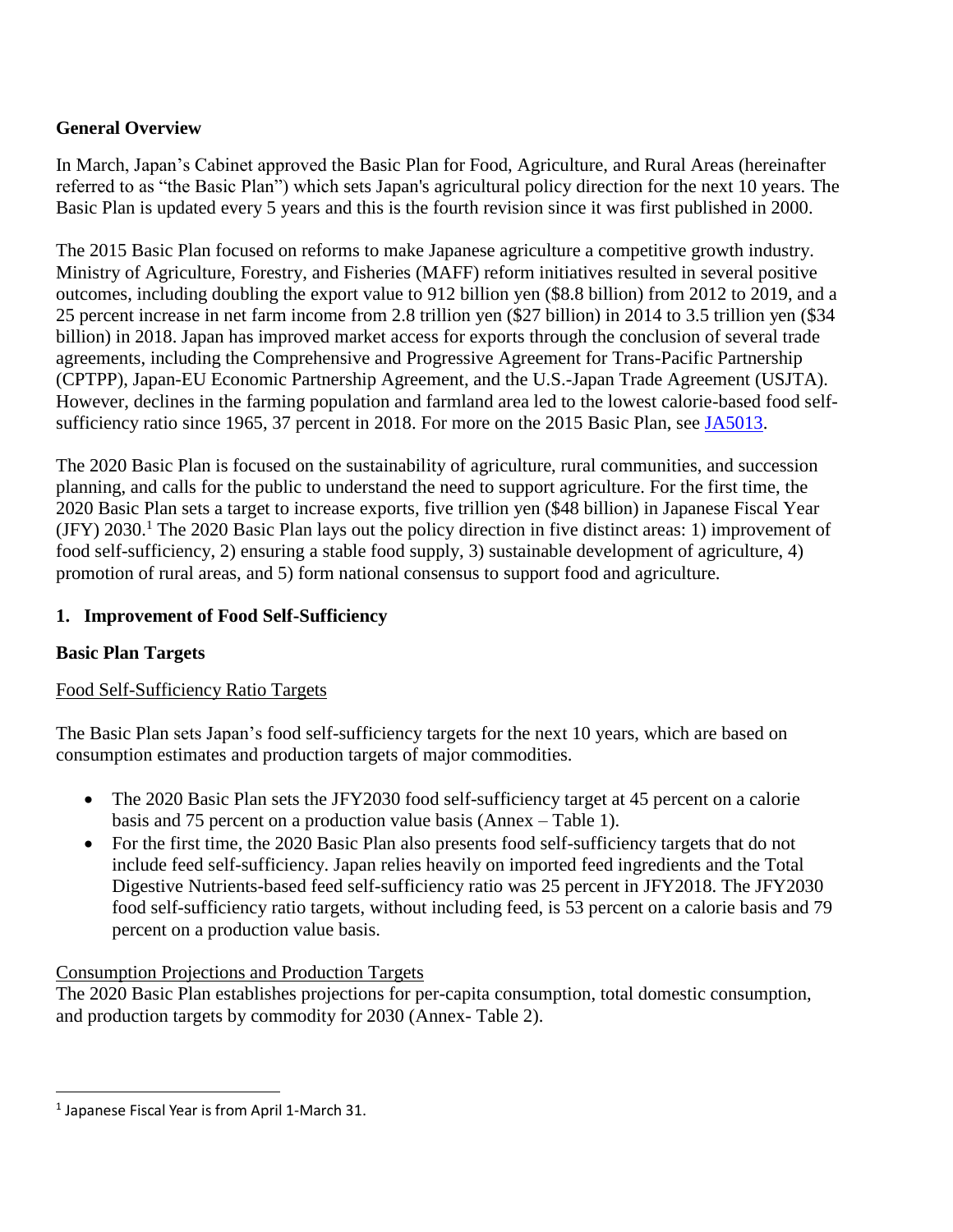- Based on trends of decreased carbohydrate consumption and increased animal protein and fat consumption, total domestic consumption of beef, chicken, and milk is projected to increase 1.1 percent, 4.4 percent and 4.5 percent respectively from JFY2018 to JFY2030, with per capita consumption increases offsetting any declines related to Japan's ongoing population decline.
- JFY2030 production targets for all commodities are higher than current levels, except for rice. Products with projected consumption declines and increased production targets, such as vegetables, wheat, barley, and soybeans, are expected to replace imports in the domestic market or see a rise in increased exports.
- Replacement of imports or increased exports are anticipated for
- To meet projected increases in demand for beef and dairy products at home and abroad, production targets are 7.8 million tons for raw milk and 400,000 tons for beef, increases of 7 and 21 percent from JFY2018 production. Poultry meat production is also targeted to increase 6.3 percent, to 170,000 tons by JFY2030.
- JFY2030 total domestic consumption of rice is projected to be 7.97 million tons, down 5.7 percent from 8.45 million tons in JFY2018. The rice production target for JFY2030 is 8.06 million tons. Total domestic wheat consumption is also projected to decrease 11 percent, to 5.79 million tons by JFY2030.

# **Product Based Policy Initiatives**

To meet production targets, the 2020 Basic Plan lays out the following policy initiatives.

Beef Cattle and Dairy Farming

 To meet growing domestic and international demand, beef cattle and dairy farms increase production, improve productivity, and increase farm size by adopting new technologies and increasing the use of specialized service providers.

# Rice, Wheat, Barley, and Soybeans

- Facilitate market driven table rice production and increase pre-planting and multi-year contracts between producer groups and buyers.
- Develop export-oriented production areas for rice to meet the quality and quantity needs of overseas markets.
- Implement a "Wheat, Barley, and Soybeans Production Increase Project" to facilitate productivity improvement through drainage improvement in rice paddies, use of smart agriculture, development of disease resistant crop varieties, and soil improvement.
- Facilitate production conversion from rice to profitable products, such as vegetables and fruit and conversion of paddy to dry fields.

# Horticulture

- Increase production and improve productivity of vegetables, fruit, flowers and tea by adopting machinery and smart agriculture, and improving drainage system in rice paddies.
- Increase production of vegetables for processing, food service, and home meal replacement industries to replace imports. Promote the establishment of supply chains to link production areas to facilitate the year-round supply of vegetables.
- Convert production to popular fruit species and replant superior fruit varieties to meet growing domestic and international demand. Improve productivity through orchard infrastructure,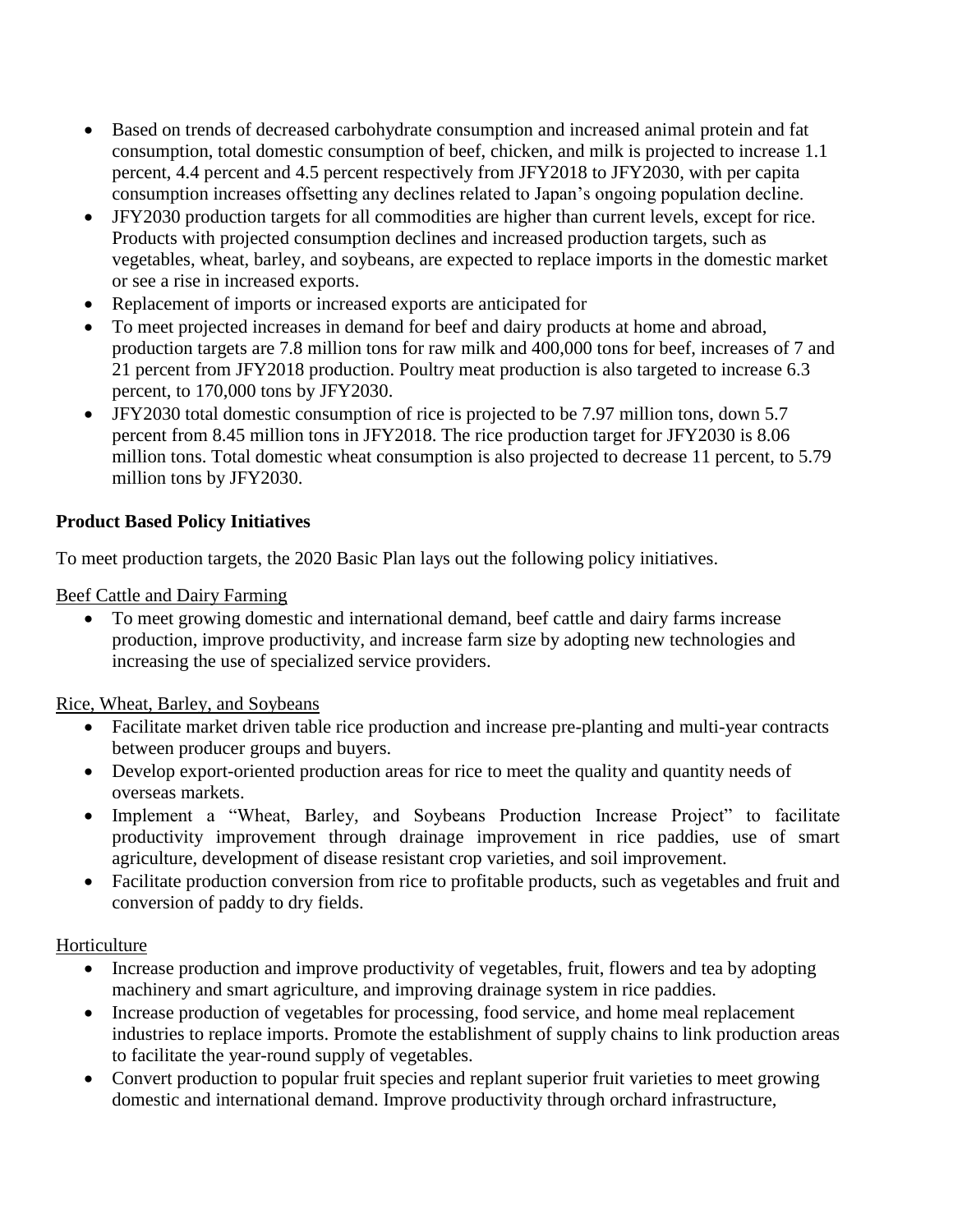upgraded irrigation systems, application of labor-saving cultivation methods (such as dwarfing and root area control) and increased use of smart agriculture.

 Increase production of organic green tea leaves and *gyokuro* (shade-grown green tea leaves) to make *maccha* (finely ground green tea powder) to meet growing overseas demand and reduce labor and production costs by adopting smart agriculture.

# **2. Ensuring a Stable Food Supply**

The Basic Plan also addresses the need to ensure a stable food supply by facilitating an economically viable agricultural production base, with an emphasis on increasing farmer income through increasing exports.

- To sustain an economically strong agricultural production base and rural areas, the public and private sectors must make strategic efforts to develop global markets and expand exports.
- Businesses must respond to changes in consumer demand and preferences, create new products and markets, and improve food distribution systems.
- The Basic Plan established 2030 export value targets for agricultural, forestry, fishery, and processed food products at 1.4 trillion yen (\$13 billion), 200 billion yen (\$1.9 billion), 1.2 trillion yen (\$11 billion) and two trillion yen (\$19 billion) respectively, a total of five trillion yen (\$48 billion).
- MAFF to promote consumption of domestic agricultural products by improving awareness through farm stays and tourism, local consumption of local produce, and food education.
- MAFF to ensure a comprehensive food security system by incorporating contingency measures.

# **3. Sustainable Development of Agriculture**

 $\overline{\phantom{a}}$ 

The 2020 Basic Plan outlines policy initiatives to reverse declining trends in farmland and farmers and to improve succession planning in agriculture. By 2030, total farmland and the number of farmers are projected to decline from current levels by 10 and 37 percent respectively (Annex Tables 4 and 5). Even with successfully implemented measures to slow the decline, total farmland and the number of farmers are still projected to decrease 6 and 33 percent.

- Consolidate 80 percent of farmland within *Ninaite<sup>2</sup>* control though continued reforms that foster *Ninaite* and improve farmland and infrastructure.
- Facilitate incorporation and succession planning for farming entities, support new farmers, and provide support to small and medium-sized and family-owned businesses that reinforces production capabilities.
- Identify farmland owned and operated by farmers who do not have succession plans but will exit farming in near future and determine who will farm the land.
- Continue to support the revenue insurance system and the income stabilization programs to stabilize farm management.
- Reinforce production and streamline supply chains though the application of smart agriculture and digital technologies to meet changes in demand structure.

<sup>&</sup>lt;sup>2</sup> *Ninaite* are farmers who operate their farms in an efficient and stable manner.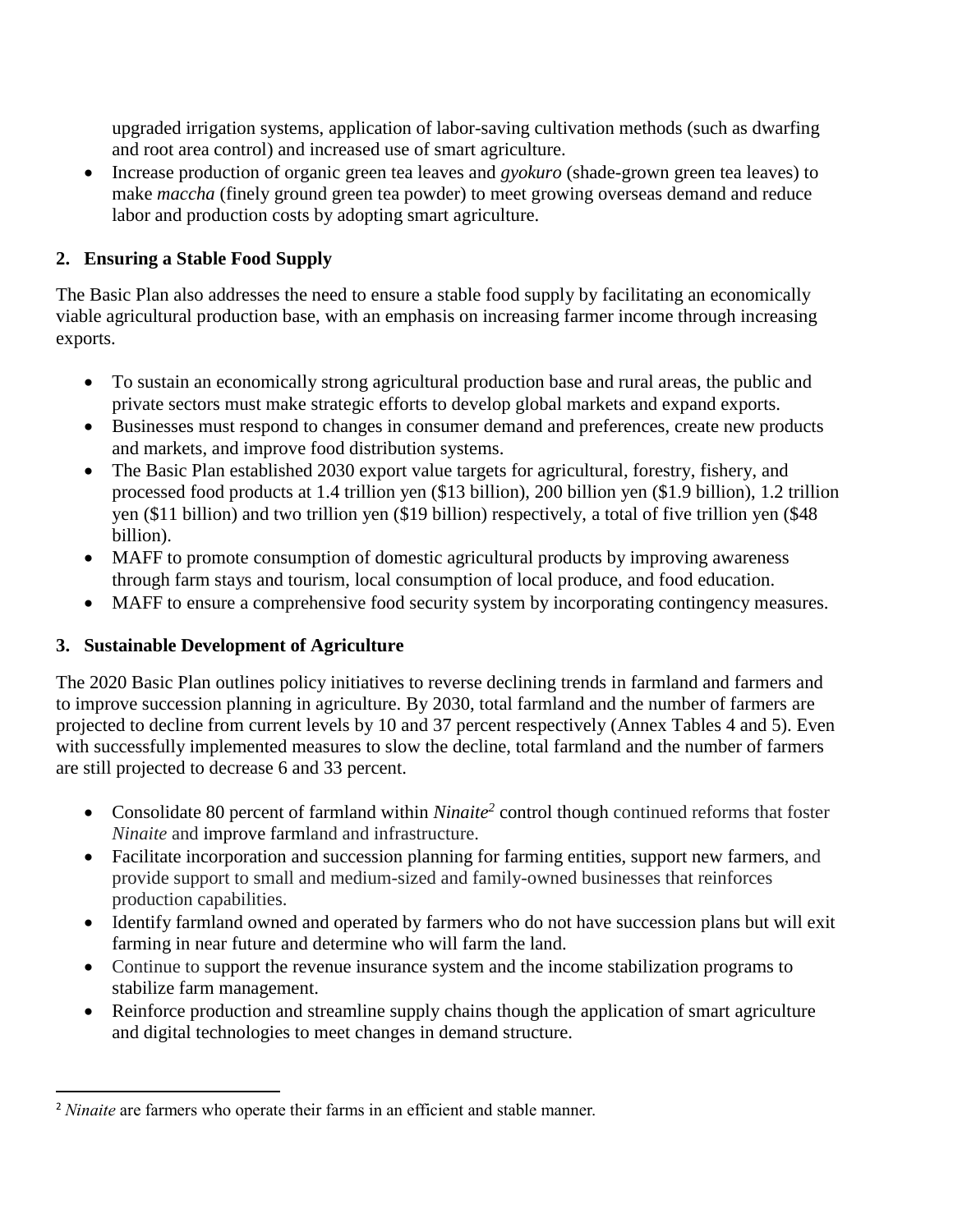• Implement environmental policies and strengthen measures for climate changes and organic production to maintain the natural cyclical functions of agriculture.

#### **4. Promotion of Rural Areas**

The Basic Plan identifies the need to strengthen rural communities and calls for the development of a national strategy to address ongoing issues.

- Implement measures to strengthen the agricultural production base and to increase farm profits through the development of value chains, secure employment opportunities, and increased income in rural areas.
- Improve rural infrastructure that enables people to continue to live in rural areas, particularly in hilly and mountainous areas.
- Increase interest in rural areas to encourage revitalization.
- Integrate rural policy development across the GOJ into a comprehensive strategy, overseen by MAFF, that solves problems and responds to needs in rural communities.

# **5. Form National Consensus to Support Agriculture**

The Basic Plan calls on the public and private sectors to collaborate on the development of a new movement to foster increased understanding of agriculture and rural areas and that recognizes agriculture as the "national foundation." Improving the public's awareness of agriculture is identified as essential to supporting the sustainability of agriculture and the improvement of food self-sufficiency.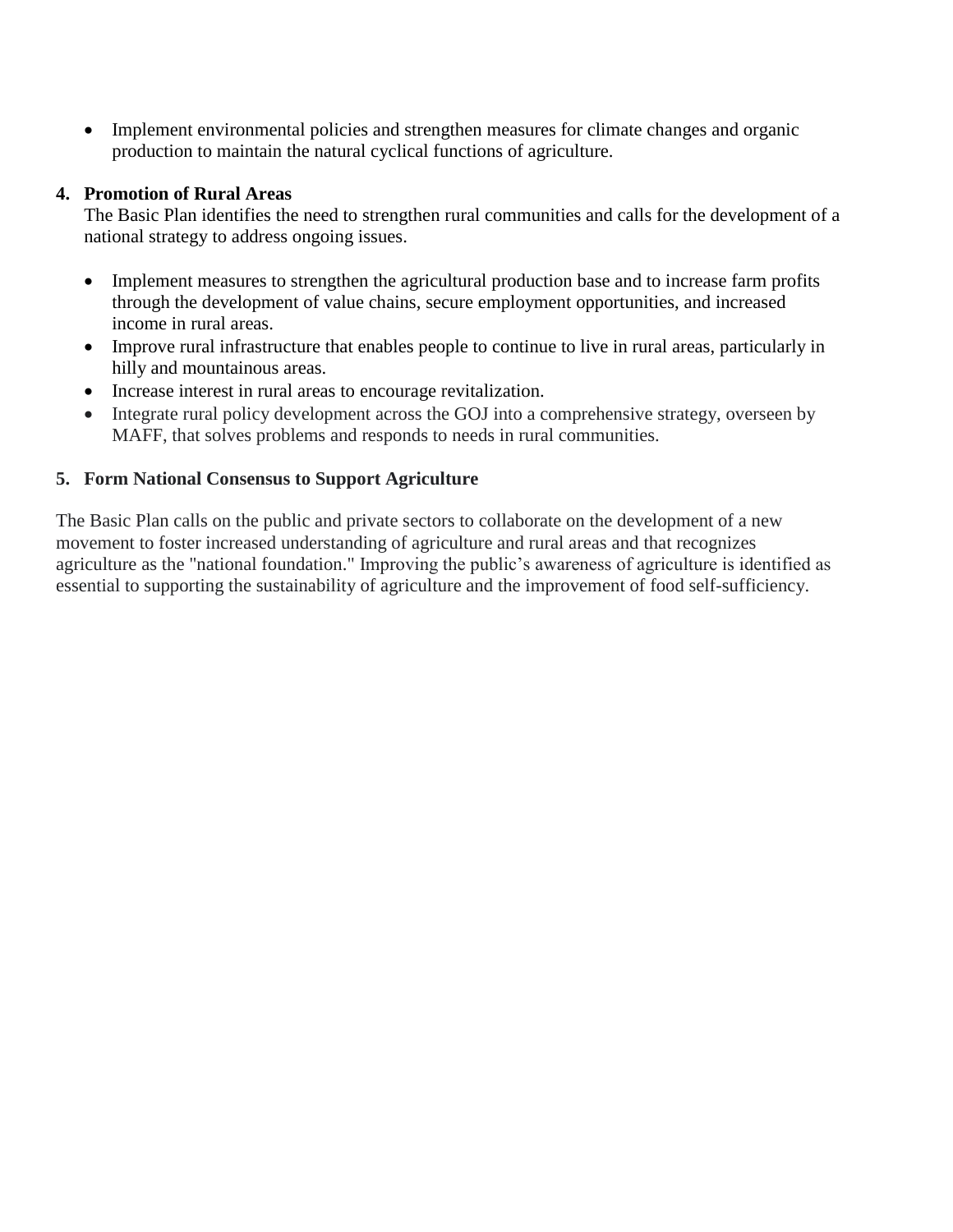#### **Annex**

|                                                                                                               |                   | 2015 Basic Plan                      | 2020 Basic Plan |                                                          |  |
|---------------------------------------------------------------------------------------------------------------|-------------------|--------------------------------------|-----------------|----------------------------------------------------------|--|
|                                                                                                               | JFY2013 actual    | JFY2025 target                       | JFY2018 actual  | JFY2030 target                                           |  |
| Food self-sufficiency ratio on a calorie basis                                                                | 39%               | 45%                                  | 37%             | 45%                                                      |  |
| Per-capita caloric intake from domestic food per day                                                          | 939 kcal          | 1.040 kcal                           | $912$ kcal      | 1,031 kcal                                               |  |
| Per-capita total caloric intake per day                                                                       | 2,424 kcal        | 2,313 kcal                           | 2,443 kcal      | 2,314 kcal                                               |  |
| Food self-sufficiency ratio on a calorie basis not taken<br>into account feed self-sufficiency ratio          |                   |                                      | 46%             | 53%                                                      |  |
| Food self-sufficiency ratio on a production value basis 65%                                                   |                   | 73%                                  | 66%             | 75%                                                      |  |
| Production value of domestic food                                                                             | 9.86 trillion yen |                                      |                 | 10.44 trillion yen 10.62 trillion yen 11.89 trillion yen |  |
| Total value of food consumed in Japan                                                                         |                   | 15.12 trillion yen 14.4 trillion yen |                 | 16.21 trillion yen 15.82 trillion yen                    |  |
| Food self-sufficiency ratio on a production value<br>basis not taken into account feed self-sufficiency ratio |                   |                                      | 69%             | 79%                                                      |  |
| Feed self-sufficiency ratio on a TDN basis                                                                    | 26%               | 40%                                  | 25%             | 34%                                                      |  |

# **Table 1. Food Self-Sufficiency Ratio Targets**

Source: MAFF

#### **Table 2. Consumption Prospects and Production Targets in 2015/2020 Basic Plans**

|                                                        | Annual per capita consumption (KG) |                     | Total consumption (million MT)     |                 |           |                     | Domestic production (million MT) |                            |                           |        |                              |                          |
|--------------------------------------------------------|------------------------------------|---------------------|------------------------------------|-----------------|-----------|---------------------|----------------------------------|----------------------------|---------------------------|--------|------------------------------|--------------------------|
|                                                        | 2015 Plan                          |                     | 2020 Plan                          |                 | 2015 Plan |                     | 2020 Plan                        |                            | 2015 Plan                 |        | 2020 Plan                    |                          |
|                                                        | JFY2013<br>Actual                  | JFY2025<br>Prospect | JFY 2018 JFY2030 JFY2013<br>Actual | Prospect Actual |           | JFY2025<br>Prospect | <b>JFY</b><br>2018<br>Actual     | <b>JFY2030</b><br>Prospect | JFY2013 JFY2025<br>Actual | Target | <b>JFY</b><br>2018<br>Actual | <b>JFY2030</b><br>Target |
| Rice except for flour<br>and feed                      | 57                                 | 53                  | 54                                 | 50              | 8.57      | 7.61                | 7.99                             | 7.14                       | 8.59                      | 7.52   | 7.75                         | 7.23                     |
| Rice for flour                                         | 0.1                                | 0.7                 | 0.2                                | 0.9             | 0.02      | 0.1                 | 0.028                            | 0.13                       | 0.02                      | 0.1    | 0.028                        | 0.13                     |
| Rice for feed                                          | ù.                                 | $\blacksquare$      | ä,                                 | ÷.              | 0.11      | 1.1                 | 0.43                             | 0.7                        | 0.11                      | 1.1    | 0.43                         | 0.7                      |
| Rice total                                             | 57                                 | 54                  | 54                                 | 51              | 8.7       | 8.81                | 8.45                             | 7.97                       | 8.72                      | 8.72   | 8.21                         | 8.06                     |
| Wheat                                                  | 33                                 | 32                  | 32                                 | 31              | 6.99      | 6.11                | 6.51                             | 5.79                       | 0.81                      | 0.95   | 0.76                         | 1.08                     |
| <b>Barley</b>                                          | 0.3                                | 0.2                 | 0.3                                | 0.3             | 2.08      | 2.13                | 1.98                             | 1.96                       | 0.18                      | 0.22   | 0.17                         | 0.23                     |
| Soybeans                                               | 6.1                                | 6.0                 | 6.7                                | 6.4             | 3.01      | 2.72                | 3.56                             | 3.36                       | 0.2                       | 0.32   | 0.21                         | 0.34                     |
| <b>Buckwheat</b>                                       | 0.7                                | 0.5                 | 0.7                                | 0.7             | 0.14      | 0.11                | 0.14                             | 0.13                       | 0.033                     | 0.053  | 0.029                        | 0.04                     |
| Sweet potatoes                                         | 4.2                                | 4.4                 | 3.8                                | $\overline{4}$  | 1.02      | 0.99                | 0.84                             | 0.85                       | 0.94                      | 0.94   | 0.8                          | 0.86                     |
| Potatoes                                               | 16                                 | 17                  | 17                                 | 17              | 3.4       | 3.45                | 3.36                             | 3.3                        | 2.41                      | 2.5    | 2.26                         | 2.39                     |
| Rapeseed                                               | ÷,                                 |                     | ÷,                                 | ä,              | 2.32      | 2.16                | 2.57                             | 2.64                       | 0.002                     | 0.004  | 0.003                        | 0.004                    |
| Vegetables                                             | 92                                 | 98                  | 90                                 | 93              | 15.08     | 15.14               | 14.61                            | 14.31                      | 11.95                     | 13.95  | 11.31                        | 13.02                    |
| Fruit                                                  | 37                                 | 40                  | 36                                 | 36              | 7.66      | 7.54                | 7.43                             | 7.07                       | 3.01                      | 3.09   | 2.83                         | 3.08                     |
| Sugar                                                  | 19                                 | 18                  | 18                                 | 17              | 2.46      | 2.2                 | 2.31                             | 2.06                       | 0.69                      | 0.8    | 0.75                         | 0.8                      |
| Sugar beet                                             |                                    |                     |                                    |                 |           |                     |                                  |                            | 3.44                      | 3.68   | 3.61                         | 3.68                     |
| (refined sugar<br>equivalent)                          |                                    | ä,                  |                                    |                 |           |                     |                                  |                            | (0.55)                    | (0.62) | (0.61)                       | (0.62)                   |
| Sugar cane                                             |                                    |                     |                                    |                 |           |                     |                                  |                            | 1.19                      | 1.53   | 1.2                          | 1.53                     |
| (refined sugar<br>equivalent)                          |                                    | ł,                  |                                    | ÷,              |           |                     | ÷,                               |                            | (0.14)                    | (0.18) | (0.13)                       | (0.18)                   |
| Green tea                                              | 0.7                                | 0.7                 | 0.7                                | 0.7             | 0.089     | 0.085               | 0.086                            | 0.079                      | 0.085                     | 0.095  | 0.086                        | 0.099                    |
| Raw milk                                               | 89                                 | 93                  | 96                                 | 107             | 11.64     | 11.50               | 12.43                            | 13.02                      | 7.45                      | 7.5    | 7.28                         | 7.8                      |
| Beef product base<br>(carcass equivalent)              | 6.0                                | 5.8                 | 6.5                                | 6.9             | (1.24)    | (1.13)              | 0.93<br>(1.33)                   | 0.94<br>(1.34)             | (0.51)                    | (0.52) | 0.33<br>(0.48)               | 0.4<br>(0.57)            |
| Pork product base<br>(carcass equivalent)              | 12                                 | 12                  | 13                                 | 13              | (2.44)    | (2.27)              | 1.85<br>(2.64)                   | 1.79<br>(2.56)             | (1.31)                    | (1.31) | 0.9<br>(1.28)                | 0.92<br>(1.31)           |
| Chicken                                                | 12                                 | 12                  | 14                                 | 15              | 2.2       | 2.08                | 2.51                             | 2.62                       | 1.46                      | 1.46   | 1.6                          | 1.7                      |
| Eggs                                                   | 17                                 | 17                  | 18                                 | 18              | 2.65      | 2.51                | 2.74                             | 2.61                       | 2.52                      | 2.41   | 2.63                         | 2.64                     |
| Feed crops*                                            |                                    |                     |                                    |                 | 4.36      | 5.01                | 4.35                             | 5.19                       | 3.5                       | 5.01   | 3.5                          | 5.19                     |
| * Feed crops is expressed in Total Digestive Nutrients |                                    |                     |                                    |                 |           |                     |                                  |                            |                           |        |                              |                          |

Source: MAFF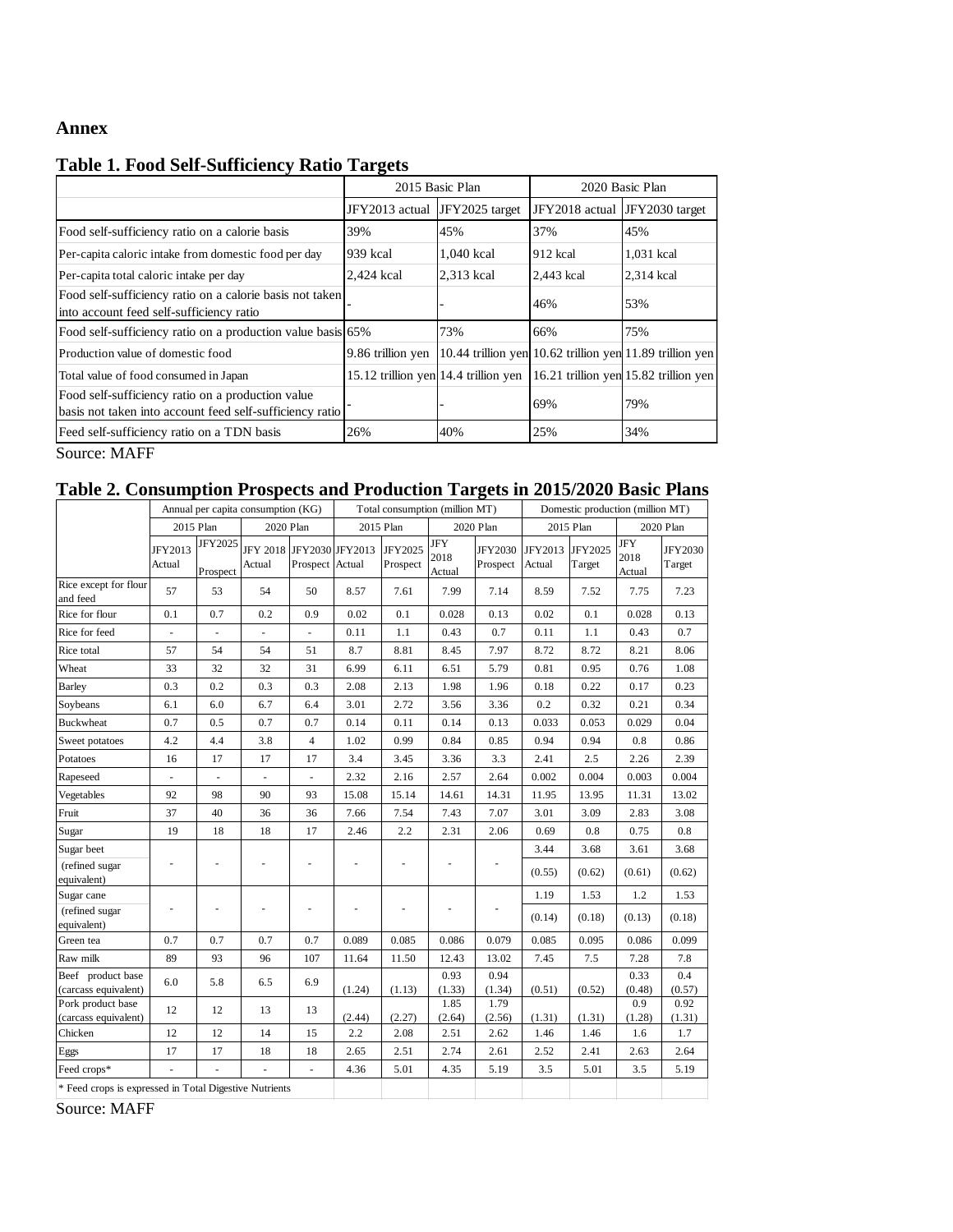|                                                                                             | Domestic<br>Production<br>million MT |                | Yield<br>MT/hectare      |                              | Planted Area,<br>livestock inventories<br>million hectare,<br>10,000 heads,<br>million birds |        | Self-Sufficiency<br>Rate     |                          |
|---------------------------------------------------------------------------------------------|--------------------------------------|----------------|--------------------------|------------------------------|----------------------------------------------------------------------------------------------|--------|------------------------------|--------------------------|
|                                                                                             |                                      |                |                          |                              |                                                                                              |        | $\%$                         |                          |
|                                                                                             | Actual                               | Target         | Actual                   | Target                       | JFY 2018 JFY2030 JFY 2018 JFY2030 JFY 2018 JFY2030<br>Actual                                 | Target | <b>JFY</b><br>2018<br>Actual | <b>JFY2030</b><br>Target |
| Rice except for flour<br>and feed                                                           | 7.75                                 | 7.23           | 5.32                     | 5.47                         | 1.47                                                                                         | 1.32   |                              |                          |
| Rice for flour                                                                              | 0.028                                | 0.13           | 5.23                     | 5.84                         | 0.005                                                                                        | 0.023  | 97                           | 98                       |
| Rice for feed                                                                               | 0.43                                 | 0.7            | 5.38                     | 7.2                          | 0.08                                                                                         | 0.097  |                              |                          |
| Wheat                                                                                       | 0.76                                 | 1.08           | 3.99                     | 4.54                         | 0.21                                                                                         | 0.24   | 12                           | 19                       |
| <b>Barley</b>                                                                               | 0.17                                 | 0.23           | 2.89                     | 3.37                         | 0.061                                                                                        | 0.067  | 9                            | 12                       |
| Soybeans                                                                                    | 0.21                                 | 0.34           | 1.67                     | 2.0                          | 0.15                                                                                         | 0.17   | 6                            | 10                       |
| <b>Buckwheat</b>                                                                            | 0.029                                | 0.04           | 0.45                     | 0.6                          | 0.064                                                                                        | 0.066  | 21                           | 31                       |
| Sweet potatoes                                                                              | 0.8                                  | 0.86           | 22.3                     | 25.2                         | 0.036                                                                                        | 0.034  | 95                           | 100                      |
| Potatoes                                                                                    | 2.26                                 | 2.39           | 29.6                     | 32                           | 0.076                                                                                        | 0.075  | 67                           | 72                       |
| Rapeseed                                                                                    | 0.003                                | 0.004          | 1.63                     | 1.94                         | 0.002                                                                                        | 0.002  | 0.1                          | 0.2                      |
| Vegetables                                                                                  | 11.31                                | 13.02          | 28.11                    | 31.37                        | 0.4                                                                                          | 0.42   | 77                           | 91                       |
| Fruit                                                                                       | 2.83                                 | 3.08           | 12.94                    | 14.76                        | 0.22                                                                                         | 0.21   | 38                           | 44                       |
| Sugar                                                                                       | 0.75                                 | 0.8            |                          |                              |                                                                                              |        | 34                           | 38                       |
| Sugar beet                                                                                  | 3.61                                 | 3.68           | 63                       | 64.1                         | 0.057                                                                                        | 0.057  |                              |                          |
| Sugar cane                                                                                  | 1.2                                  | 1.53           | 52.9                     | 63.2                         | 0.028                                                                                        | 0.03   |                              |                          |
| Green tea                                                                                   | 0.086                                | 0.099          | 2.08                     | 2.58                         | 0.042                                                                                        | 0.038  | 100                          | 125                      |
| Raw milk                                                                                    | 7.28                                 | 7.8            |                          | $\overline{\phantom{a}}$     | 133                                                                                          | 132    | 25(59)                       | 40(60)                   |
| Meat total                                                                                  |                                      |                |                          | $\overline{\phantom{m}}$     |                                                                                              |        | 7(51)                        | 10(55)                   |
| Beef product base<br>[carcass equivalent]                                                   | 0.33<br>[0.48]                       | 0.4<br>[0.57]  |                          |                              | 251                                                                                          | 303    | 10(36)                       | 16(43)                   |
| Pork product base<br>[carcass equivalent]                                                   | 0.9<br>[1.28]                        | 0.92<br>[1.31] |                          |                              | 916                                                                                          | 853    | 6(48)                        | 8(51)                    |
| Chicken                                                                                     | 1.6                                  | 1.7            |                          | $\qquad \qquad \blacksquare$ | 138                                                                                          | 148    | 8(64)                        | 10(65)                   |
| Eggs                                                                                        | 2.63                                 | 2.64           | $\overline{\phantom{0}}$ | $\qquad \qquad \blacksquare$ | 142                                                                                          | 144    | 12(96)                       | 15(101)                  |
| Feed crops                                                                                  | 3.5                                  | 5.19           | 35.1                     | 41.34                        | 0.89                                                                                         | 1.17   | 76                           | 100                      |
| $\alpha$ indicates self-sufficiency rates not taking into account the feed self-sufficiency |                                      |                |                          |                              |                                                                                              |        |                              |                          |

**Table 3. Production and Food Self-Sufficiency Ratio Targets by Commodity** 

( ) indicates self-sufficiency rates not taking into account the feed self-sufficiency.

Source: MAFF